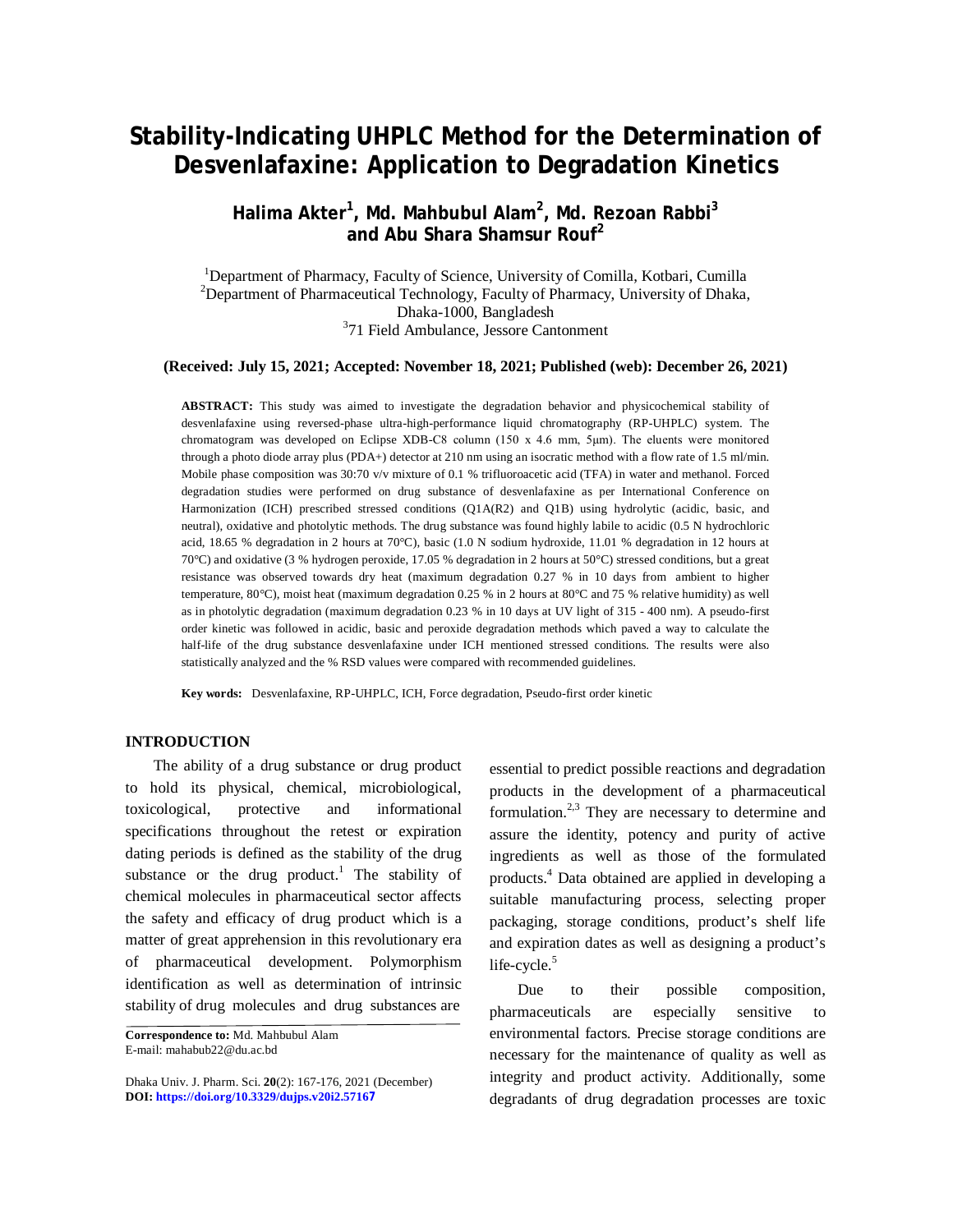and harmful to the patients. Thus, stability study also helps to correlate therapeutic effect with pharmacovigilence.<sup>4</sup>

The US FDA (Food and Drug Administration) and ICH guidance state the requirement of stability testing data to correlate the effects of environmental factors (temperature, humidity and light etc.) and quality of a product with time. So, drug stability is considered to be a secure way to ensure the delivery of therapeutic values to patients.<sup>6</sup>

Desvenlafaxine, the major active metabolite of venlafaxine, is an oral antidepressant of the serotonin-norepinephrine reuptake inhibitor (SNRI) class. Chemical name of desvenlafaxine is 4-[2- (dimethylamino)-1-(1-hydroxycyclohexyl) ethyl] phenol with molecular formula  $C_{20}H_{33}NO_7$  and molecular weight of 399.5 g/mol. The clinical effect of desvenlafaxine is thought to occur via inhibition of neurotransmitter reuptake in serotonin, norepinephrine, and dopamine transporters.<sup>7</sup>

It inhibits serotonin transporters with 10 times the affinity of norepinephrine transporters, and dopamine transporters with the lowest affinity. This drug substance has no inhibitory effect on monoamine oxidase, and almost no affinity for muscarinic, cholinergic, H1-histaminergic, and alpha1-adrenergic receptors in vitro.<sup>7</sup>

There is no official current analytical monograph for powder or dosage forms of desvenlafaxine in the monograph like the British Pharmacopeia or the United States Pharmacopeia. Only few reports were found in the current literature for the quantitative determination of desvenlafaxine through UV spectrophotometry, UHPLC, HPTLC and RP-HPLC techniques. $8-13$  But most of these reported methods were less suitable for routine analysis due to poor resolution, complex mobile phase (buffers) preparation, higher retention time which results in extended run time. Furthermore, there is no reported study on the degradation kinetics of this drug molecule. So, the aim of the present work is to develop an accurate, sensitive and rapid RP-UHPLC method using simple mobile phase composition for routine analysis of desvenlafaxine as well as to study

its detailed stressed conditions outcomes and degradation kinetics as a part of continued research work on the development, validation and force degradation of other molecules.<sup>14-17</sup>

### **MATERIALS AND METHODS**

**Chemicals and reagents.** Standard desvenlafaxine was provided as a generous gift from Incepta Pharmaceuticals Limited, Bangladesh. HPLC grade methanol was procured from Merck, USA. Analytical grade TFA and  $H_2O_2$  (30 %) were procured from Panreac Qumica Sau, Spain, Spain and Scharlau, Spain respectively. NaOH pellets were obtained from Merck, India whereas, HCl (37 %) and acetone were purchased from Merck, Germany. Water (HPLC grade) was prepared from Millipore Milli-Q water purification system from Evoqua Water Technologies, USA. Other materials and reagents were of analytical grade.

**Chromatographic condition.** Chromatographic system used for the investigation was RP-UHPLC Perkin Elmer-flexer series (PerkinElmer Inc., USA) along with FX-15 binary pump, detector and SIL/20A auto-sampler. Chromera software was affiliated with the integrated system for data recovery. Eclipse XDB-C8 column (150 x 4.6 mm i.d., 5 µm particle size) was involved in the chromatographic separation of the eluents in an isocratic mode with a flow rate of 1.5 ml/min at detection length of 210 nm. A 20 μl sample was injected into the column with oven temperature fixed at 25ºC. The mobile phase was a homogenous mixture of 0.1 % TFA in water and methanol in the ratio of 30:70 v/v which was also used as diluting solution in this experiment. It was filtered using vacuum pump and nylon membrane filter of 0.45 μm (Restek, USA) following sonication with sonicator of Human lab Instrument Co., South Korea and degassing. Before injecting into the chromatographic system, all samples were passed through syringe filter of 0.2 μm.

**Preparation of standard solutions.** Accurately weighed quantity (25.0 mg) of standard desvenlafaxine by electronic balance (Shimadzu,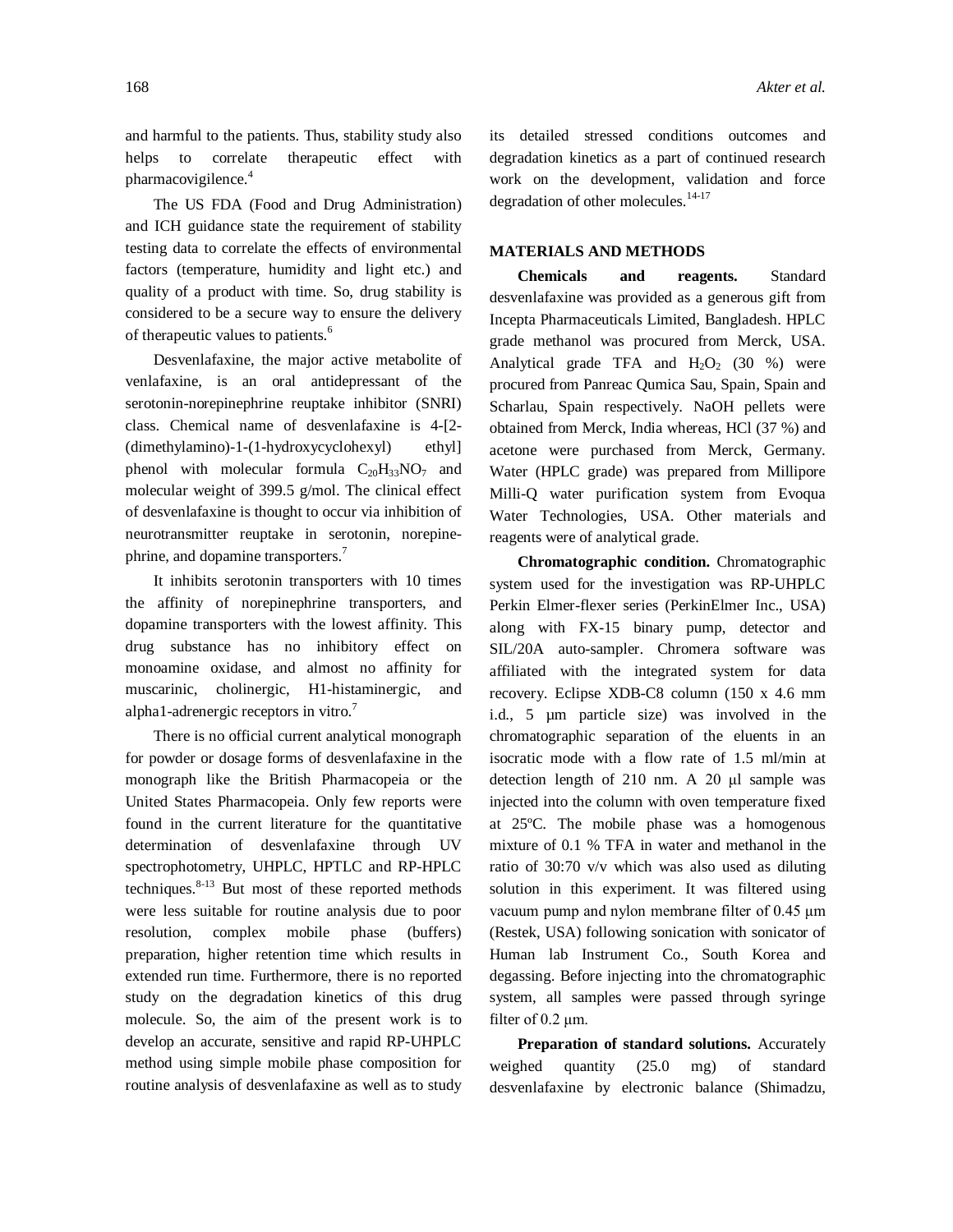Japan) was transferred to a 25.0 ml volumetric flask and dissolved in 10 ml of the diluting medium (same as mobile phase composition) and sonicated for 10 minutes. The volume was made up to the mark with mobile phase to get the final concentration of 1 mg/ml. As per requirement, five solutions of concentration 80  $\mu$ g/ml, 90  $\mu$ g/mL 100  $\mu$ g/ml, 110 µg/ml and 120 µg/ml were prepared with proper dilution with the diluting solution.

**Validation of the proposed method.** The developed method was validated according to current pharmaceutical regulatory guidelines ICH Q2(R1).

**System suitability**. To validate system suitability, the peak area, theoretical plates, tailing factor and retention time of six replicate injections of working standard of desvenlafaxine of nominal concentration (100 µg/ml) were used. Percentage relative standard deviation (% RSD) values were calculated in each case.

**Linearity**. For linearity, five different concentrations of standard solution of the drug substance (range 80-120  $\mu$ g/ml) were analyzed and calibration curve was built. Regression line was calculated as  $y = mx + c$ , where, y, m, x and c represent the response (peak area expressed as mAU), the slope of the regression line, the concentration of desvenlafaxine in µg/ml and the intercept of the regression line respectively.

**Specificity.** Blank along with spiked sample analysis were performed to determine the specificity of the developed method. A blank sample consisting of mobile phase was prepared and treated in the same manner as the investigational spiked samples.

**Accuracy (recovery test).** Accuracy was evaluated by percent recoveries (mean  $\pm$  % RSD) from six replicates of standard solution of nominal concentration (100 µg/ml) of desvenlafaxine.

Precision. To study the precision of the developed method, repeatability (intraday precision) and intermediate precision (inter-day precision) were calculated and to do so nominal concentration (100 µg/ml) of desvenlafaxine standard solution was analyzed in six replicates on the same day (intra-day precision) and daily for six times over a period of three days (inter-day precision) and % RSD were compared accordingly.

**Sensitivity.** Limits of detection (LOD) and limits of quantitation (LOQ) were calculated based on signal to noise ratio of chromatogram. Pump pressure was monitored and when the fluctuation was negligible, highly diluted standard solutions of desvenlafaxine were injected. LOD and LOQ were the concentrations where the peak area of the chromatogram was about 3.3 times and 10 times higher than the signal to noise ratio.

**Ruggedness.** Ruggedness of the method was determined by analyzing six replicates of nominal standard concentration of desvenlafaxine (100 µg/ml) by two analysts to check the reproducibility of the test results. For both cases, the percentage recovery and % RSD were calculated.

**Robustness.** Robustness of the method was investigated by evaluating the effect of flow rate (1.4, 1.5, 1.6 ml/min) and mobile phase composition (0.1 % TFA in water: methanol = 35:65; 30:70; 25:75 v/v). Under these conditions, % RSD were calculated from obtained peak areas of respective chromatograms of three replicates.

**Force degradation analysis.** 100 ml of drug solution having concentration of 100  $\mu$ g/ml was subjected to stress degradation under acidic (0.5 N HCl, 5 ml, 70°C, 2 hours), alkaline (1 N NaOH, 5 mL, 70 $\degree$ C, 12 hours), oxidative hydrolysis (3 % H<sub>2</sub>O<sub>2</sub>) 5 ml, 50°C, 2 hours) and neutral hydrolytic conditions by refluxing at thermal stress (80°C, 75 % RH, 2 hours). Dry heat and photolytic stress were experienced by placing the intact drug substance powder in aluminium foil and kept it in dryer (80°C, 10 days) and photo stability chamber of ACMAS Technologies Pvt. Ltd., India (315-400 nm, 10 days), respectively. The aforementioned forced conditions i.e. strength of stress chemicals and temperature of stress conditions were chosen since, in milder ambience the drug substance illustrated trivial degradation. All force degradation samples were prepared in similar fashion as of method validation sample preparation. Stability of the standard stock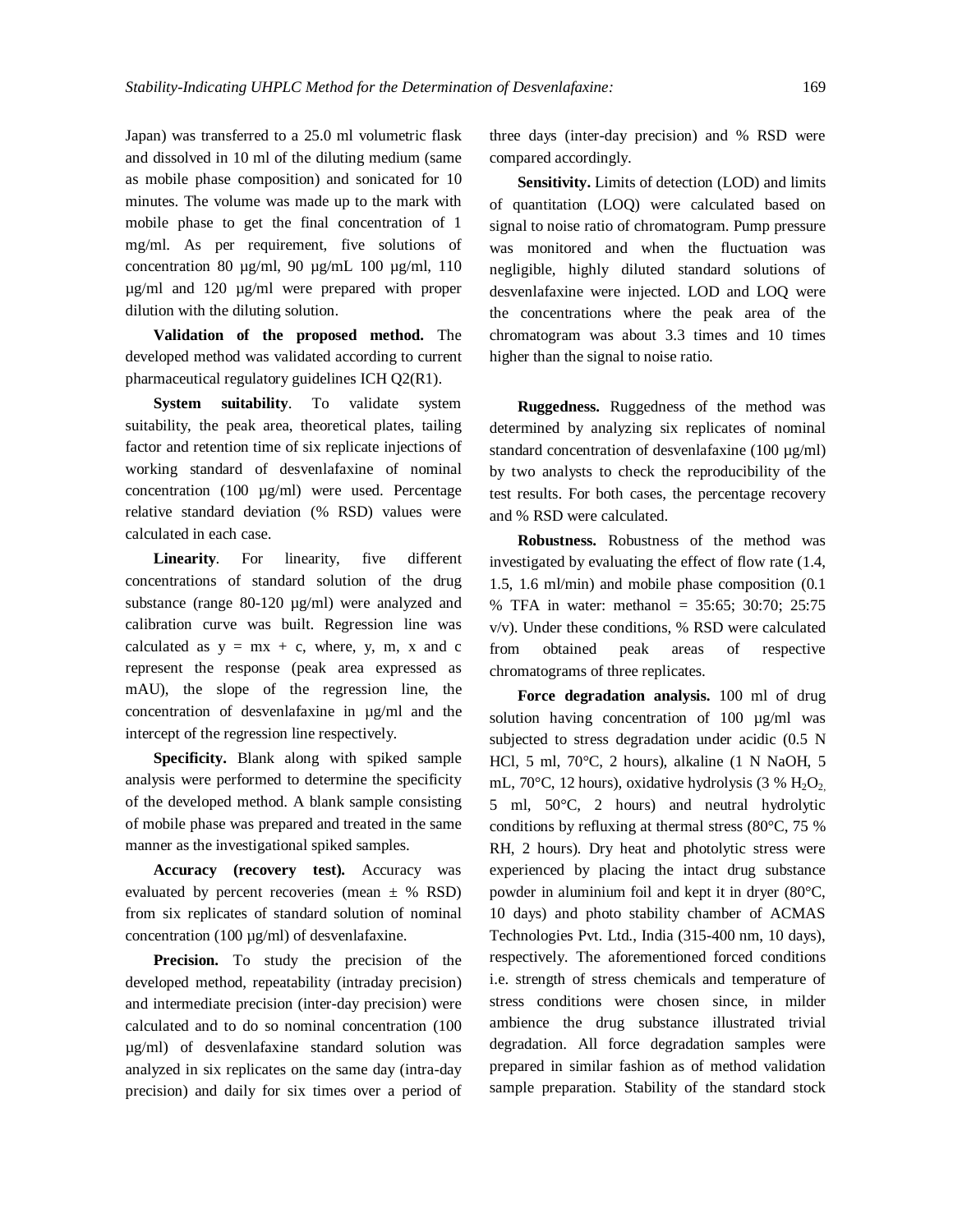solution of drug substance was tested by storing at room temperature for 24 hours and analyzing the sample on RP-UHPLC in every 2 hours interval.

## **RESULTS AND DISCUSSION**

**Validation of analytical method**. The method was validated with respect to system suitability (tailing factor  $1.149 \pm 0.71$ , theoretical plate 5703.53  $\pm$  0.37 and retention time 2.333  $\pm$  0.15), accuracy with a percentage recovery of  $99.256 \pm 0.960$  % to  $100.047 \pm 0.036$  % and intraday and inter-day precision of  $100.013 \pm 0.073$  and  $99.943 \pm 0.442$ , respectively (Tables 1-3). While in table 4 results of robustness study in terms of intentional deviation in flow rate and mobile phase composition showed a percentage recovery of 99.837  $\pm$  0.026 to 100.182  $\pm$ 0.025 and  $100.01 \pm 0.17$  to  $100.085 \pm 0.026$ , respectively. Moreover, 99.915  $\pm$  0.12 to 99.982  $\pm$ 0.068 percentage recoveries were found to back up the ruggedness study results of the developed method. Linearity in terms of correlation coefficient  $(R<sup>2</sup>)$  was found 0.9999 over the concentration range of 80-120 µg/ml (Fig. 1). In the chromatogram of blank sample good resolution was obtained and no interference of peaks was observed (Fig. 2). The sensitivity of the method was determined through several trials with diluted solution of standard desvenlafaxine and the LOD and LOQ values were obtained at 0.8 µg/ml and 2.4 µg/ml, respectively. The method was proved to be rugged and robust since % recovery as well as % RSD were within ICH Q2(R1) prescribed conditions. The developed validated method was easier and non-cumbersome with regards to mobile phase preparation, while the other published methods used complex mobile phase prepared with potassium dihydrogen phosphate  $(KH_2PO_4)$  buffer, methanol and acetonitrile,<sup>12</sup> 2 % triethylamine in 0.05 M ammonium acetate and methanol.<sup>11</sup> It has been proved to be rapid with lower retention time (2.333 minutes) and lesser run time eventually which supports the superiority of this developed process over other methods such as Mallikarjuna's and Huma Rao's published methods

in terms of retention time and run time. $12,18$  The sensitivity of the method was also superior comparing with Huma Rao's reported method.<sup>18</sup>

**Table 1. Outcomes of system suitability parameters (n=6, where n implies the replicate number of sample injection).**

| Parameters            | Value (Mean $\pm$ % RSD) | Acceptable Limit |
|-----------------------|--------------------------|------------------|
| Peak Area             | $1834828.31 \pm 0.27$    | % RSD $\leq$ 1   |
| <b>Tailing Factor</b> | $1.149 \pm 0.71$         | < 2.0            |
| Theoretical Plate     | $5703.53 + 0.37$         | > 2000           |
| <b>Retention Time</b> | $2.333 + 0.15$           | % RSD $\leq 0.5$ |

**Table 2. Result of accuracy study (n=3, where n implies the replicate number of sample injection).**

| Amount Added | % Recovery          |
|--------------|---------------------|
| $(\mu$ g/ml) | $(Mean \pm \% RSD)$ |
| 80           | $100.004 + 0.034$   |
| 90           | $99.991 + 0.047$    |
| 100          | $99.998 + 0.018$    |
| 110          | $100.047 + 0.036$   |
| 120          | $99.256 + 0.960$    |

**Forced degradation and stability-indicating study of desvenlafaxine.** Under different stress conditions, concentration of the drug substance decreased significantly with the formation of different degradation products in case of acid (0.5 N HCl, 18.65 % degradation in 2 hours at 70°C), base (1.0 N NaOH, 11.01 % degradation in 12 hours at 70 $\rm{°C}$ ) and oxidative (3 % H<sub>2</sub>O<sub>2</sub>, 17.05 % degradation in 2 hours at 50°C) hydrolysis (Figures 3-5). However, an eminent resistance was experienced in dry heat (maximum degradation 0.27% in 10 days from ambient to higher temperature, 80°C), moist heat (maximum degradation 0.25 % in 2 hours at 80°C and 75 % relative humidity) as well as in photolytic degradation (maximum degradation 0.23 % in 10 days at UV light of 315-400 nm) (Figure 6). Table 5 shows the percentage degradation of desvenlafaxine under different stress conditions.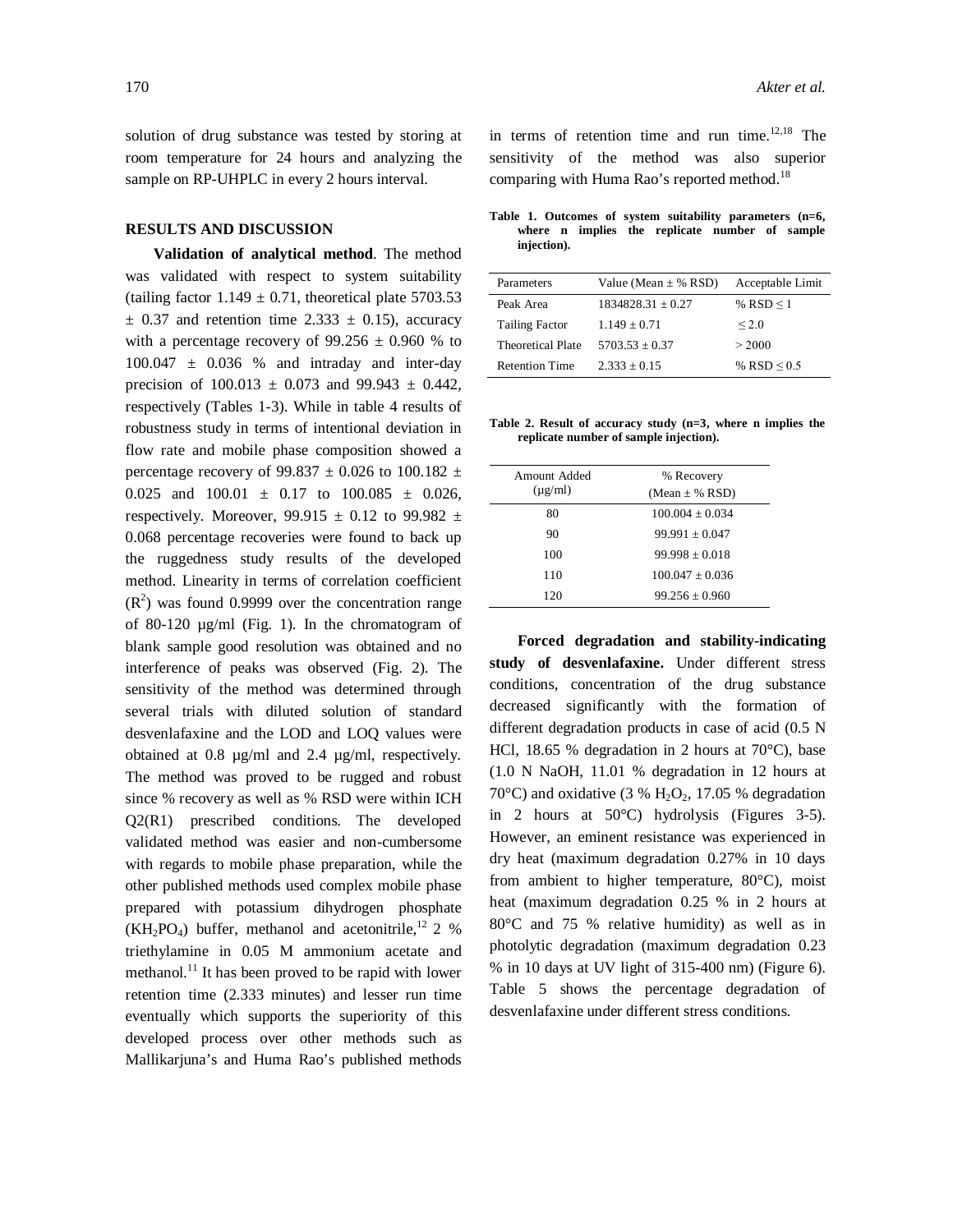| Amount<br>added | Intra-day % recovery<br>$(Mean \pm \% RSD)$ | Inter-day<br>(% Recovery $\pm$ % RSD) |                  |                  | Inter-day<br>% recovery |  |
|-----------------|---------------------------------------------|---------------------------------------|------------------|------------------|-------------------------|--|
| $(\mu g/ml)$    |                                             | Day 1                                 | Day 2            | Day 3            | $(Mean \pm \% RSD)$     |  |
| 100             | $100.013 \pm 0.073$                         | $100.019 +$<br>0.073                  | $99.937 + 0.054$ | $99.874 + 0.065$ | $99.943 \pm 0.442$      |  |

**Table 3. Findings of precision study (n=6, where n implies the replicate number of sample injection).**

**Table 4. Result of robustness & ruggedness study (in terms of flow rate, mobile phase composition and analyst variation).**

| Study Type        | Parameters                                      | Variations<br>(ml/min) | Amount added<br>$(\mu g/ml)$ | Peak area | Retention<br>time (min) | % Recovery<br>$(Mean \pm \% RSD)$ |
|-------------------|-------------------------------------------------|------------------------|------------------------------|-----------|-------------------------|-----------------------------------|
|                   | Mobile phase flow rate                          | 1.4                    | 100                          | 1831794.7 | 2.496                   | $99.837 + 0.026$                  |
|                   | $m/m$ in                                        | 1.5                    | 100                          | 1835342   | 2.330                   | $100.03 + 0.052$                  |
| <b>Robustness</b> |                                                 | 1.6                    | 100                          | 1838124.7 | 2.160                   | $100.182 \pm 0.025$               |
| $Study(n=3)$      | Mobile phase composition<br>(% Methanol: % TFA) | 68:32                  | 100                          | 1830395   | 2.434                   | $100.01 + 0.17$                   |
|                   |                                                 | 70:30                  | 100                          | 1835470.3 | 2.331                   | $100.03 + 0.056$                  |
|                   |                                                 | 72:28                  | 100                          | 1835672   | 2.276                   | $100.085 + 0.026$                 |
| Ruggedness        | Analyst variation                               | Analyst 1              | 100                          | 18303951  | 2.334                   | $99.982 + 0.068$                  |
| Study $(n=6)$     |                                                 | Analyst 2              | 100                          | 18303951  | 2.335                   | $99.915 \pm 0.12$                 |



Figure 1. Linearity curve of desvenlafaxine ranging from 80 to 120 μg/ml (Each point represents the mean of 6 determinations).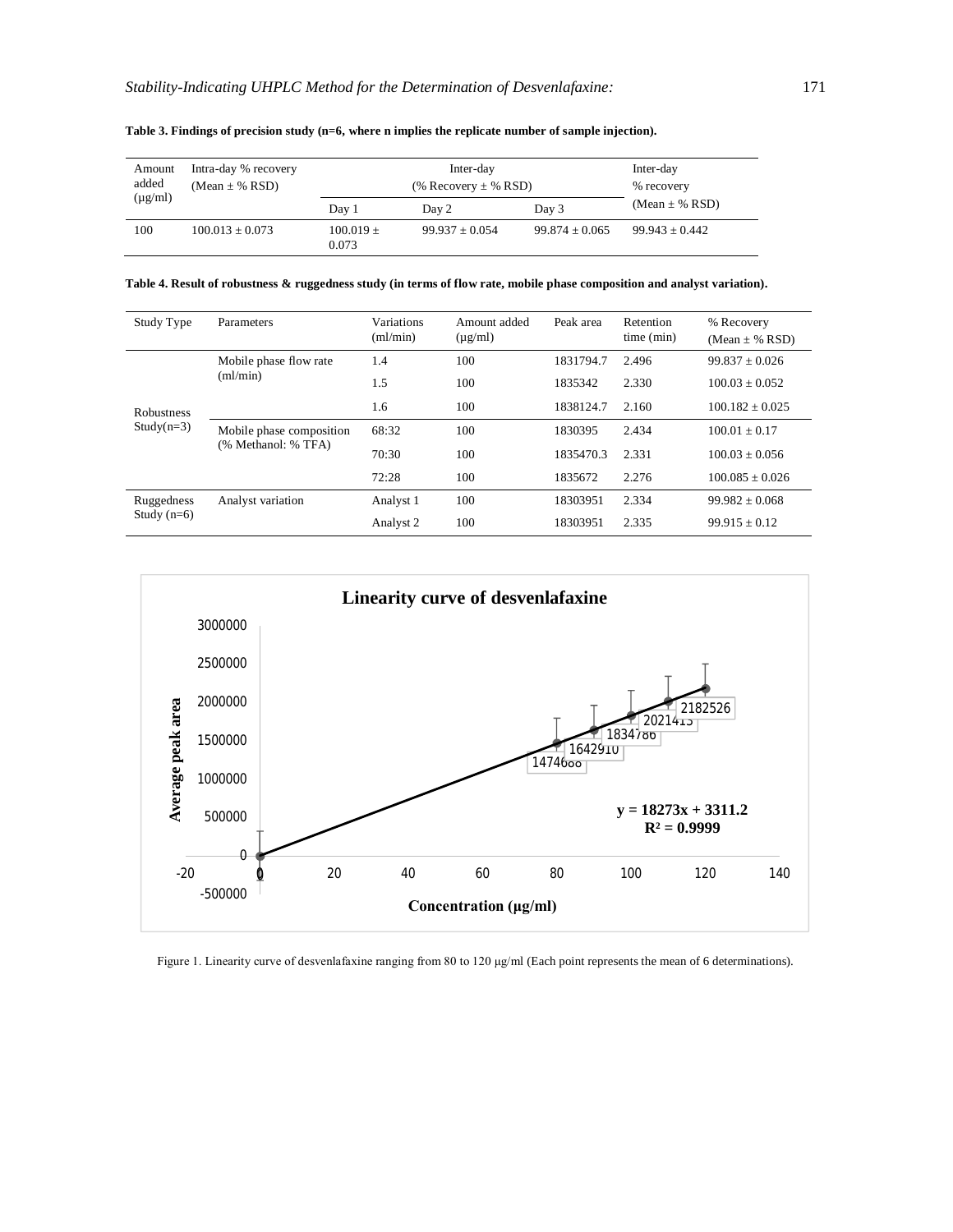

Figure 2. Chromatogram of blank sample.



Figure 3. Chromatogram of desvenlafaxine, stressed in 0.5 N HCl at 70°C for 2 hours.



Figure 4. Chromatogram of desvenlafaxine, stressed in 1.0 N NaOH at 70°C for 12 hours.



Figure 5. Chromatogram of desvenlafaxine, stressed in 3 %  $\rm H_{2}O_{2}$  at 50°C for 2 hours.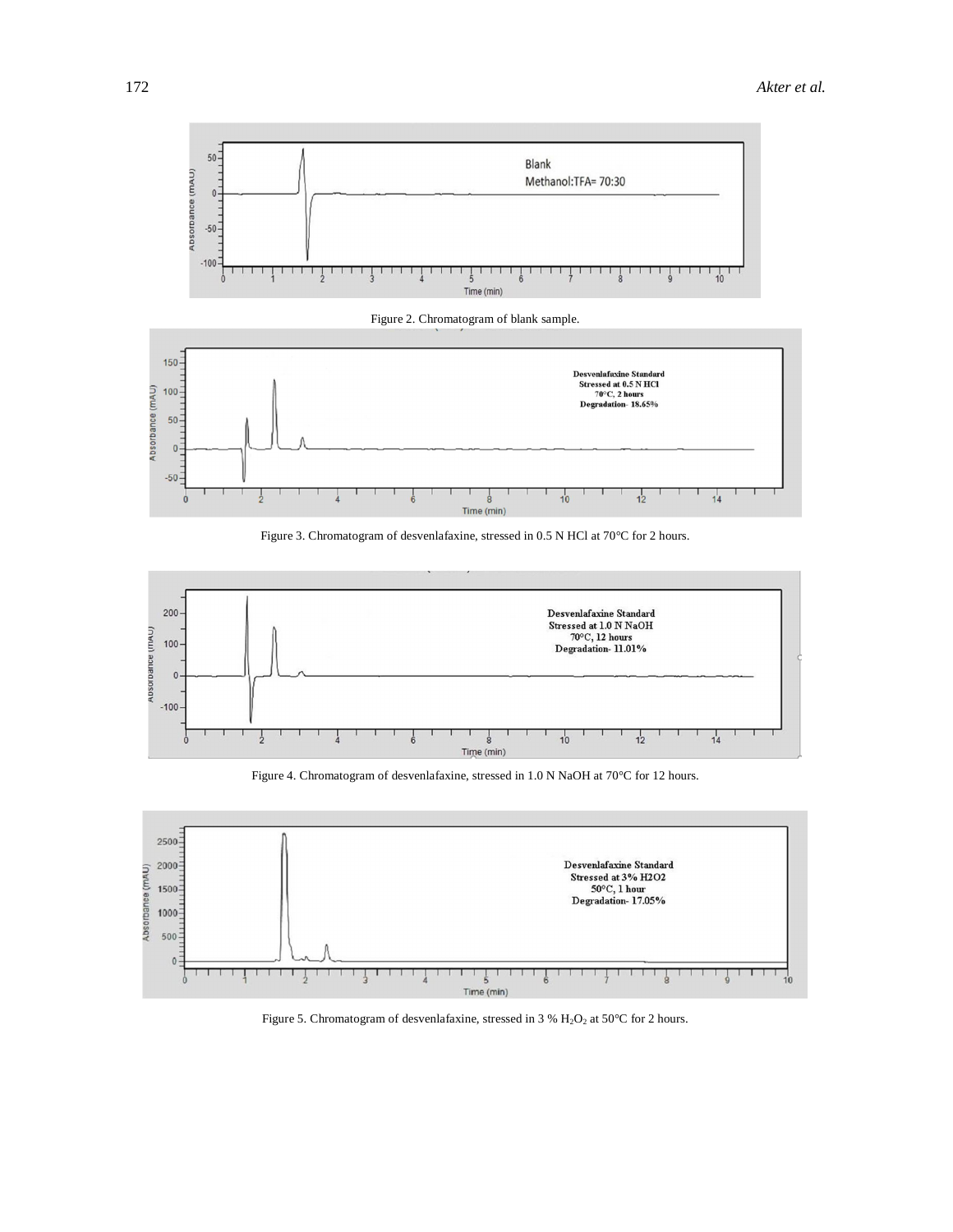

Figure 6. Chromatogram of desvenlafaxine, stressed in UV light for 10 days.

**Table 5. Results of stress degradation studies of desvenlafaxine (n=6, where n implies the replicate number of sample injection)**.

| Sl.<br>N <sub>0</sub> | Stress conditions                | Time     | % Recovery<br>(Mean $\pm$ % RSD) | % Degradation<br>$(Mean \pm \% RSD)$ |
|-----------------------|----------------------------------|----------|----------------------------------|--------------------------------------|
|                       | <b>Acid Degradation</b>          | 2 hours  | $81.55 + 0.33$                   | $18.45 + 0.33$                       |
| 2                     | <b>Base Degradation</b>          | 12 hours | $88.13 + 0.21$                   | $11.87 + 0.21$                       |
| 3                     | Peroxide Degradation             | 2 hours  | $86.11 + 0.34$                   | $13.89 + 0.43$                       |
| $\overline{4}$        | UV Degradation                   | 10 days  | $99.77 + 0.22$                   | $0.23 \pm 0.22$                      |
| 5                     | Thermal Degradation (Dry Heat)   | 10 days  | $99.73 + 0.43$                   | $0.27 + 0.43$                        |
| 6                     | Thermal Degradation (Moist Heat) | 2 hours  | $99.75 \pm 0.17$                 | $0.25 \pm 0.17$                      |

Acidic and basic hydrolytic degradation of the molecule were investigated at room temperature, 50°C and 70°C; but at room temperature and 50°C, the rate of hydrolysis was so slow that no notable degradation was achieved. In acidic degradation,

strength of HCl was increased up to 0.5 N where negligible degradation occurs at lower concentrations. Whereas, the strength of NaOH was increased up to 1.0 N to get significant amount of degradation. Thus, 0.5 N HCl was used for acid





Figure 7. Desvenlafaxine degradation kinetics at 70°C under 0.5 N HCl stressed conditions.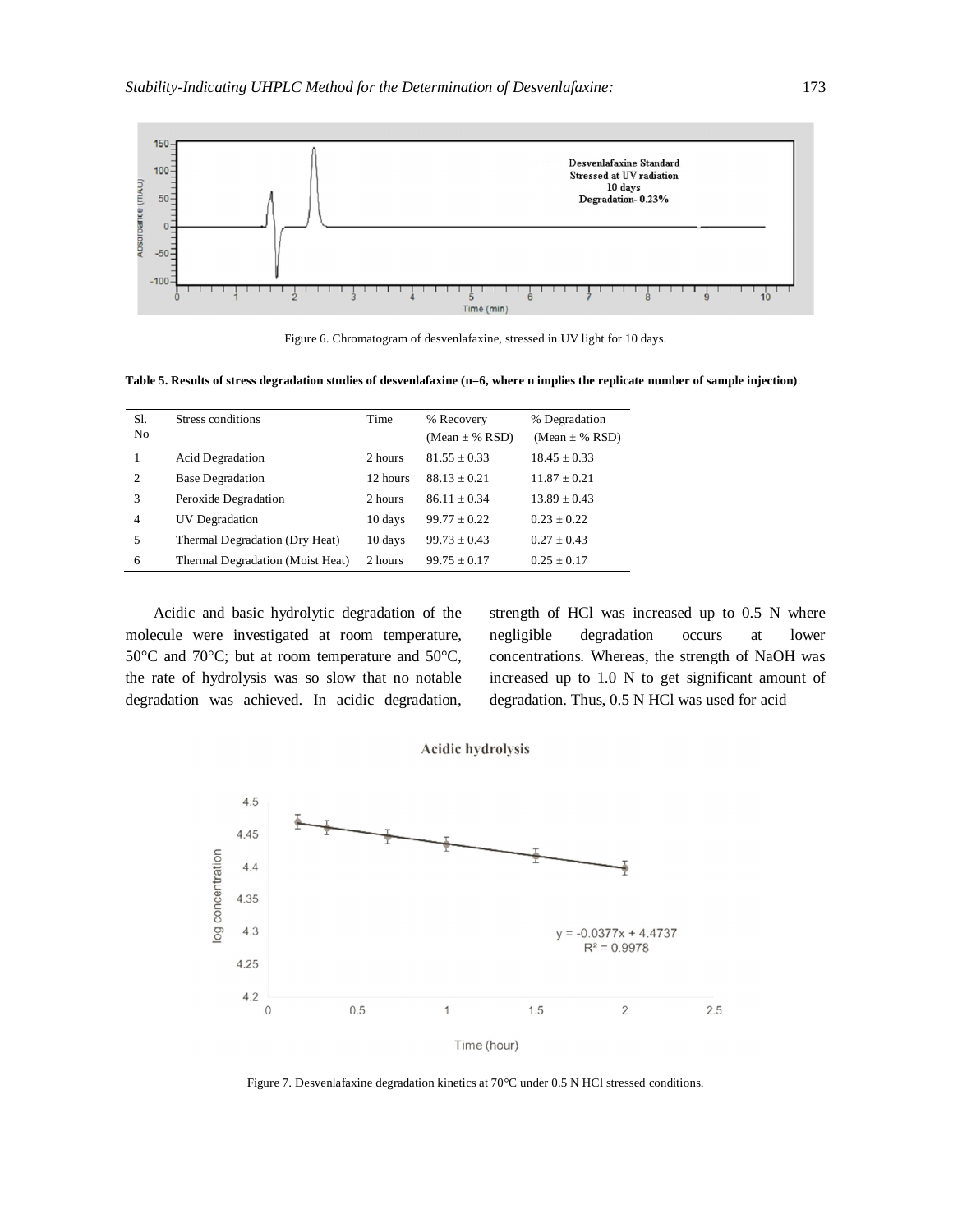

Figure 8. Desvenlafaxine degradation kinetics at 70°C under 1.0 N NaOH stressed conditions.

| Table 6. Results of degradation kinetics study for acidic, basic, peroxide hydrolysis (n=6, where n implies the replicate number of |  |  |  |  |  |
|-------------------------------------------------------------------------------------------------------------------------------------|--|--|--|--|--|
| sample injection).                                                                                                                  |  |  |  |  |  |

| Conditions        | Time (h=hour)  | Concentration (log C), µg/ml | % Degradation | Rate constant $(k)$ , $h^{-1}$ |
|-------------------|----------------|------------------------------|---------------|--------------------------------|
|                   | 0.167          | 87.31                        | 12.69         |                                |
|                   | 0.33           | 86.52                        | 13.48         |                                |
|                   | $0.67\,$       | 85.37                        | 14.63         |                                |
| $0.5$ N HCl $\,$  | $\mathbf{1}$   | 84.4                         | 15.60         | 0.0868                         |
|                   | 1.5            | 82.89                        | 17.11         |                                |
|                   | $\sqrt{2}$     | 81.35                        | 18.65         |                                |
|                   | $\overline{2}$ | 94.98                        | 5.02          |                                |
|                   | 4              | 93.83                        | 6.17          |                                |
|                   | 6              | 92.65                        | 7.35          |                                |
| $1.0$ N NaOH $\,$ | 8              | 91.48                        | 8.52          | 0.01497                        |
|                   | $10\,$         | 90.32                        | 9.68          |                                |
|                   | 12             | 88.99                        | 11.01         |                                |
|                   | 0.137          | 88.37                        | 11.63         |                                |
|                   | 0.33           | 87.72                        | 12.28         |                                |
| $3~\%~H_2O_2$     | 0.67           | 86.61                        | 13.39         |                                |
|                   | $\mathbf{1}$   | 85.52                        | 14.48         | 0.0783                         |
|                   | 1.5            | 84.23                        | 15.77         |                                |
|                   | $\sqrt{2}$     | 82.95                        | 17.05         |                                |

hydrolysis, whereas 1.0 N NaOH was used for the basic hydrolysis degradation kinetic study. In case of oxidation with  $H_2O_2$ , the degradation kinetics was studied at 50°C with 3 % concentration (Figure 5) showing notable decomposition rate. In all tested

kinetic studies, the degradation followed pseudo-first order kinetics as log concentration of percent remaining drug substance vs time depicted a straight line (Figures 7-9).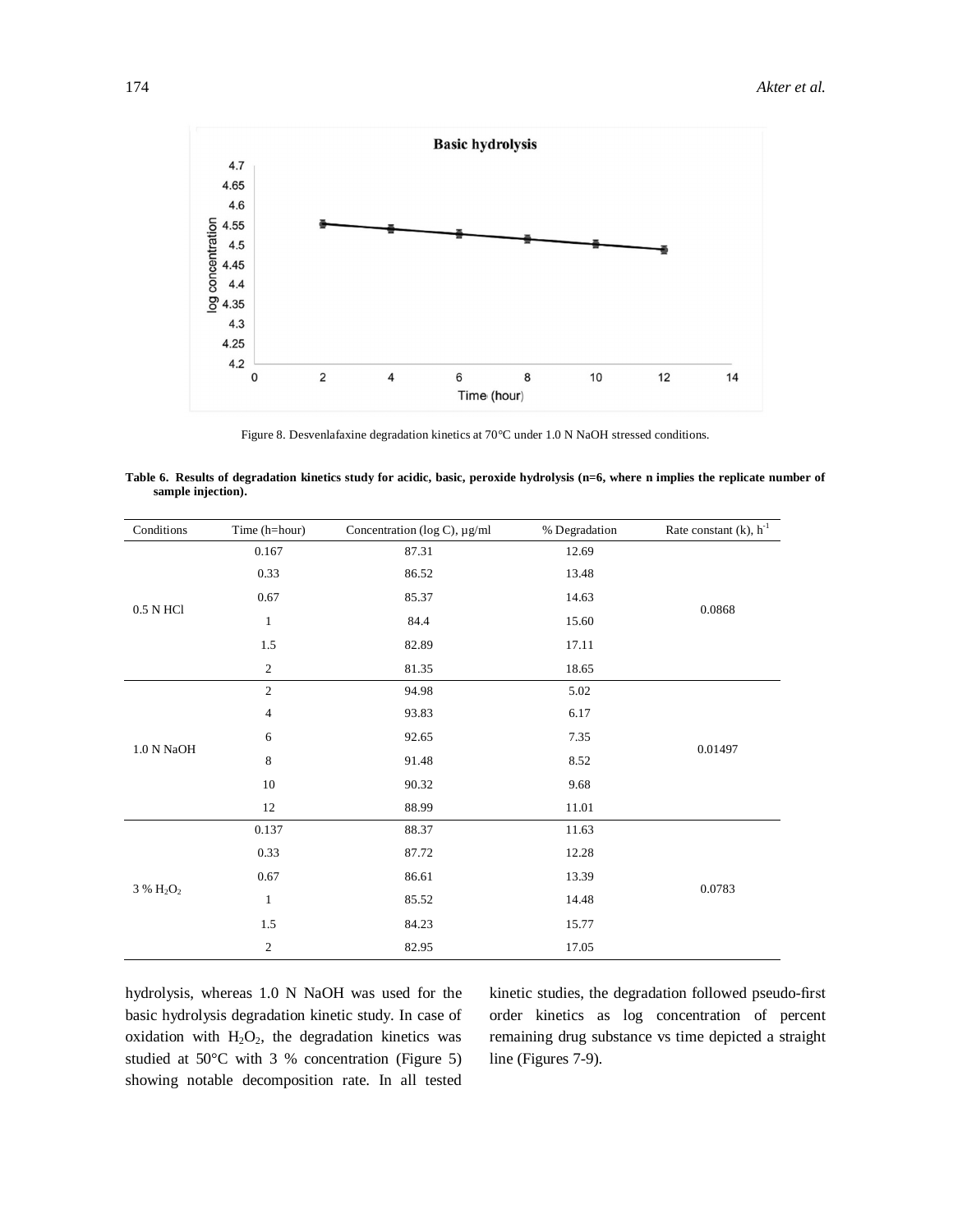The degradation rate constants were calculated (Table 6) from the slopes of the straight lines according to log C = log  $C_0 - Kt/2.303$ ; where, the slope of the line is −K/2.303 (here, K is the degradation rate constant) and C and  $C_0$  are the drug

concentrations measured at a given time t and at zero time (in hour), respectively.<sup>19,20</sup> The found rate constants can be used to determine the half-lives of the drug in stressed conditions as there is no reported data found in this field.



Figure 9. Desvenlafaxine degradation kinetics at 50°C under 3 %  $H_2O_2$  stressed conditions.

# **CONCLUSION**

The newly developed method has been proven to be simple, sensitive, rapid and versatile for the determination of desvenlafaxine in the presence of its degradation products, to calculate its degradation kinetics rates and half-lives at different stressed conditions according to ICH guideline. In this study the drug exhibited degradation under acidic (0.5 N HCl), alkaline (1.0 N NaOH) and oxidative (3 %  $H_2O_2$ ) stressed conditions, following a pseudo-firstorder degradation kinetics behavior. But, it was found to be stable under thermal and photolytic accelerated stressed conditions. The mobile phase composition was simple with commonly available and inexpensive reagents which render the method suitable for routine analysis as well as further research on desvenlafaxine.

### **AUTHORS' CONTRIBUTIONS**

The idea was generated and supervised by ASSR. The laboratory work was performed by HA with active assistance of MMA. The statistical analysis was performed by MRR. HA, MMA and MRR drafted the manuscript and was finally approved by ASSR.

#### **CONFLICT OF INTERESTS**

The authors declare no conflicts of interest.

#### **REFERENCES**

- 1. Kommanaboyina, B. and Rhodes, C.T. 1999. Trends in stability testing, with emphasis on stability during distribution and storage. *Drug Dev. Ind. Pharm.* **25**, 857-868.
- 2. Silva, K.E.R., Alves, L.D.S., Soares, M.F.R., Passos, R.C.S., Faria, A.R. and Neto, P.R. 2009. Modelos de avaliação da estabilidade de fármacos e medicamentos para a indústria farmacêutica. *Rev Ciênc Farm Báica Apl.* **30**, 129-135
- 3. Singh, J., 2015. International conference on harmonization of technical requirements for registration of pharmaceuticals for human use. *J. Pharmacol. Pharmacother.* **6**, 185-187.
- 4. Singh, S. and Bakshi, M., 2000. Guidance on the conduct of stress tests to determine inherent stability of drugs. *Pharm. Technol. Asia*. 24-24. This article was retrieved from <https://go.gale.com/ps/i.do?id=GALE%7CA68156110&sid=> googleScholar&v=2.1&it=r&linkaccess=abs&issn=1753901 3&p=AONE&sw=w